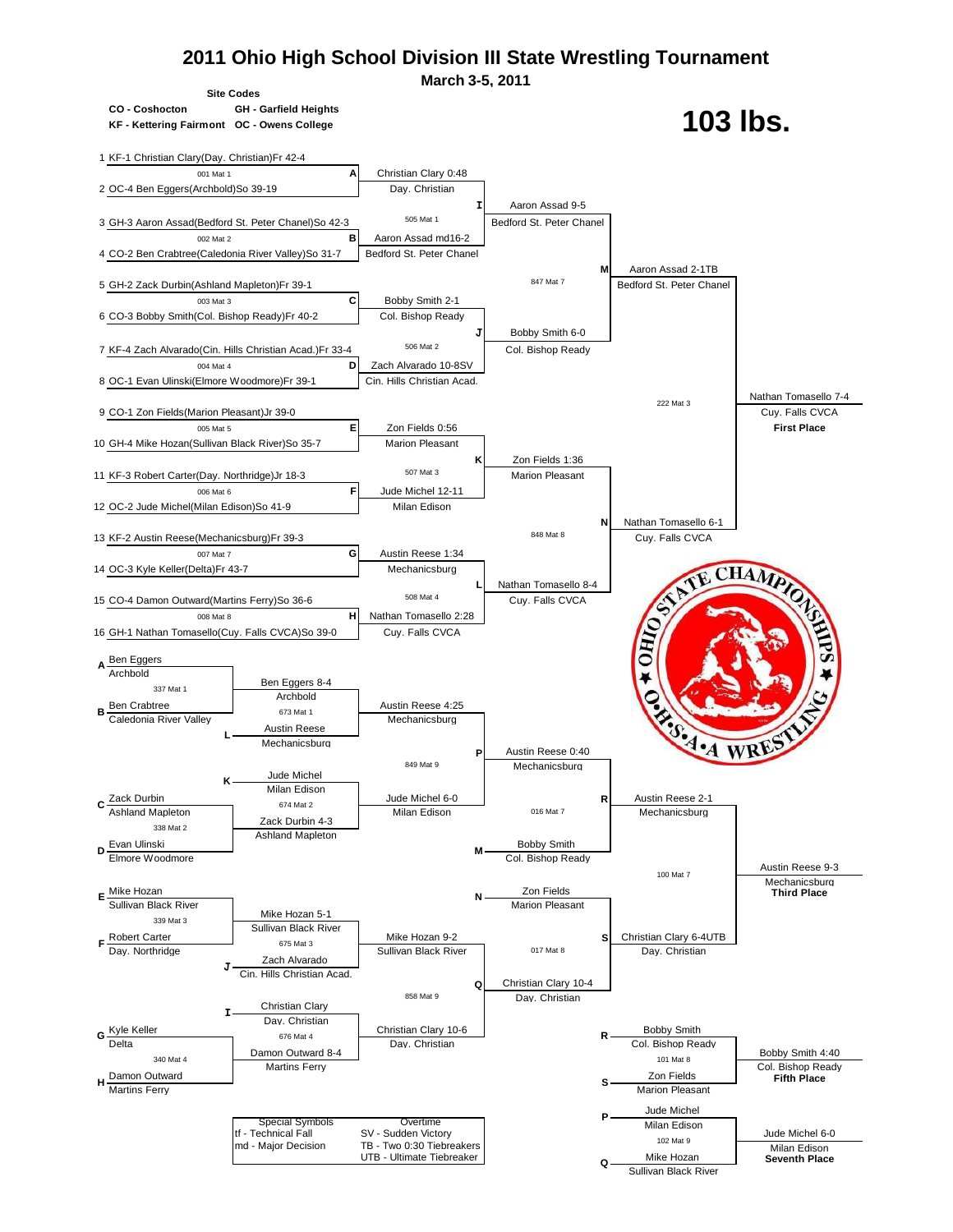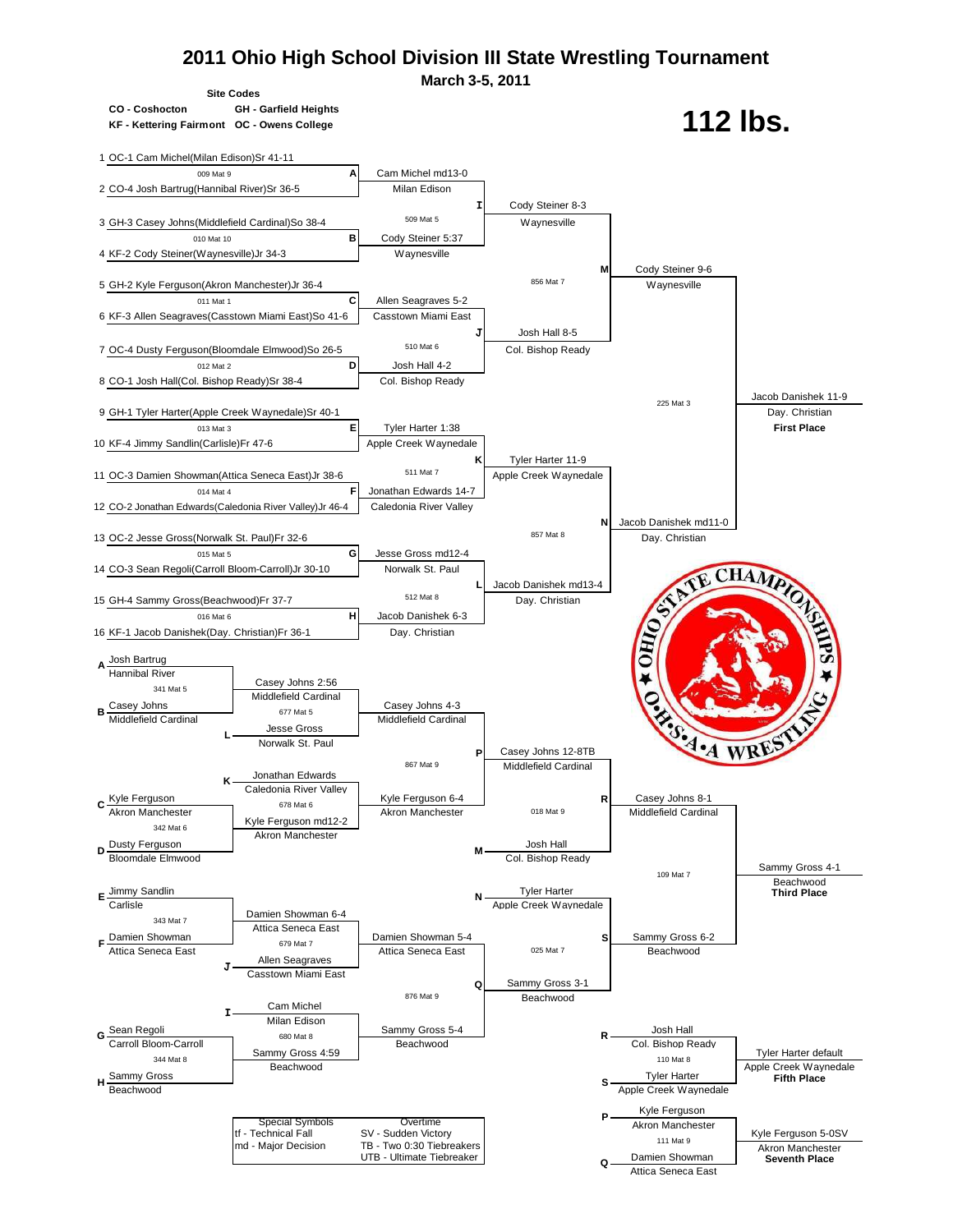

**Carlisle**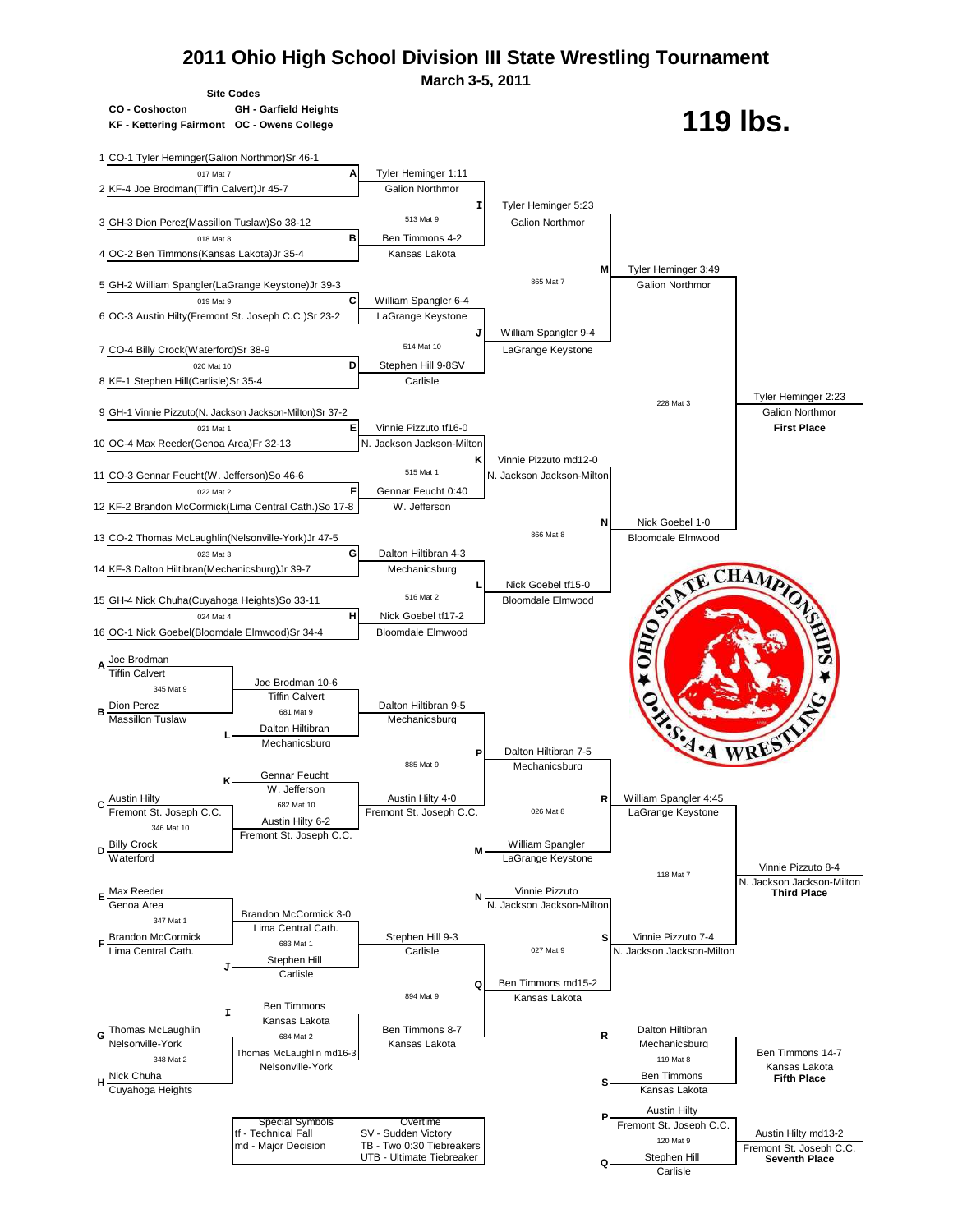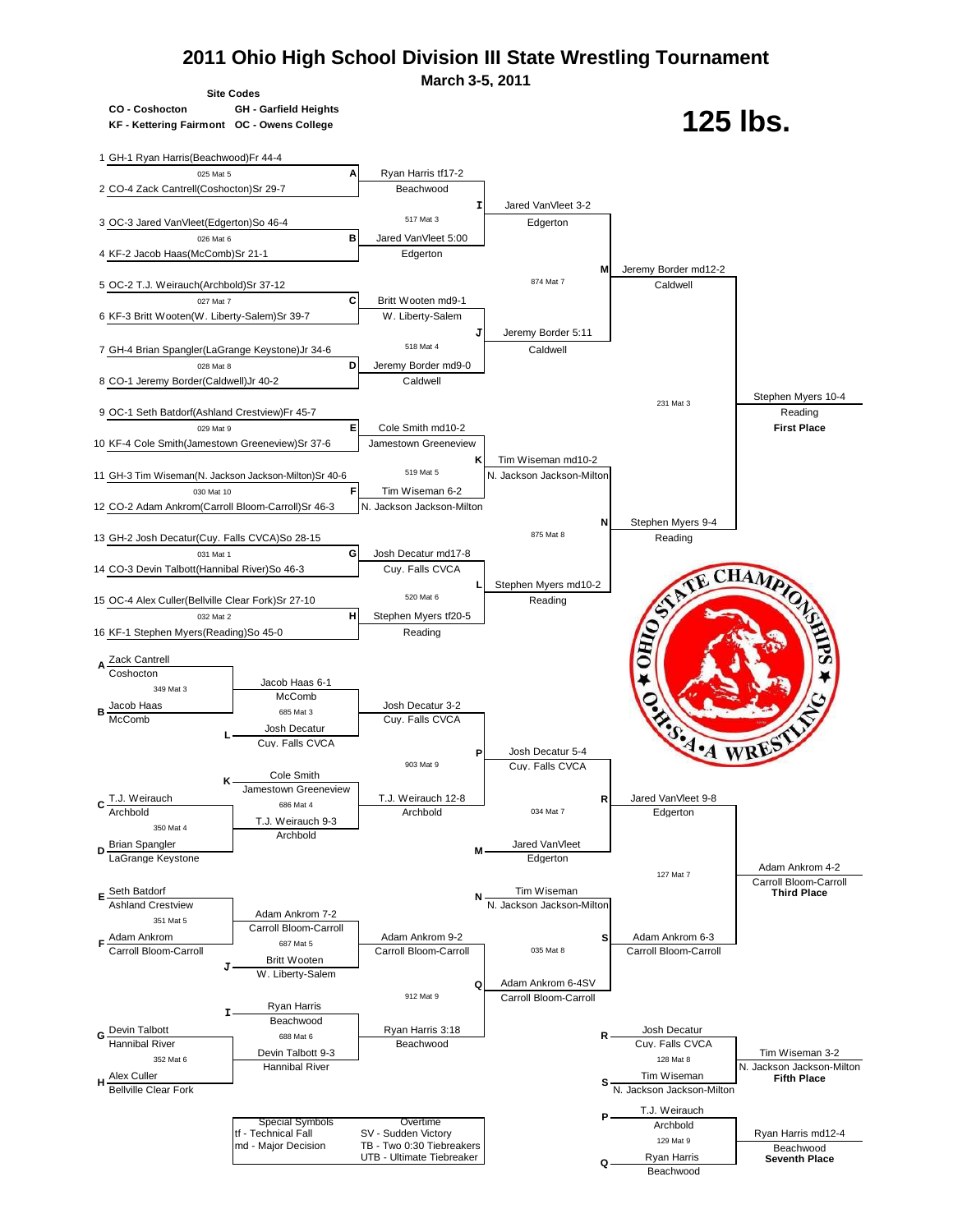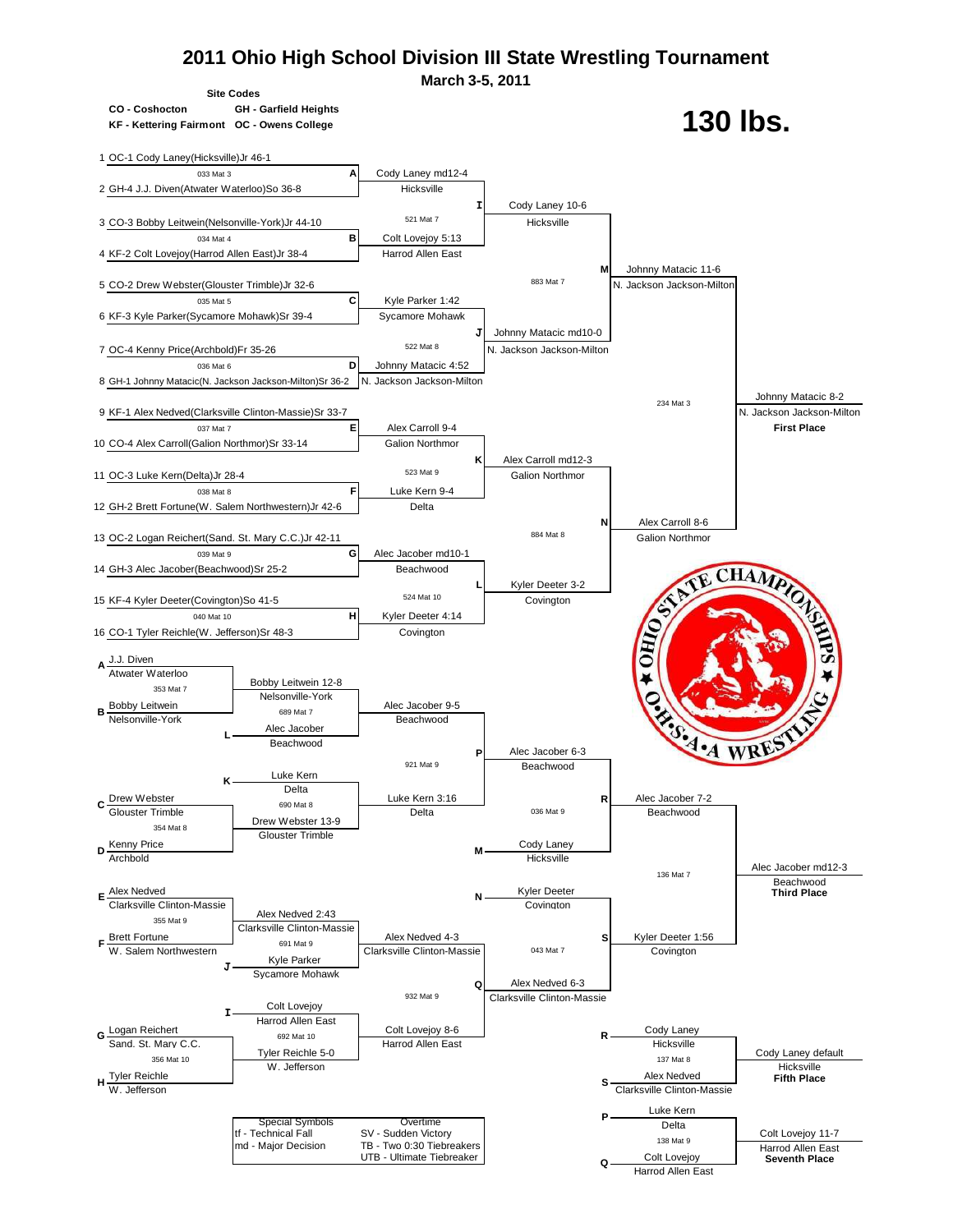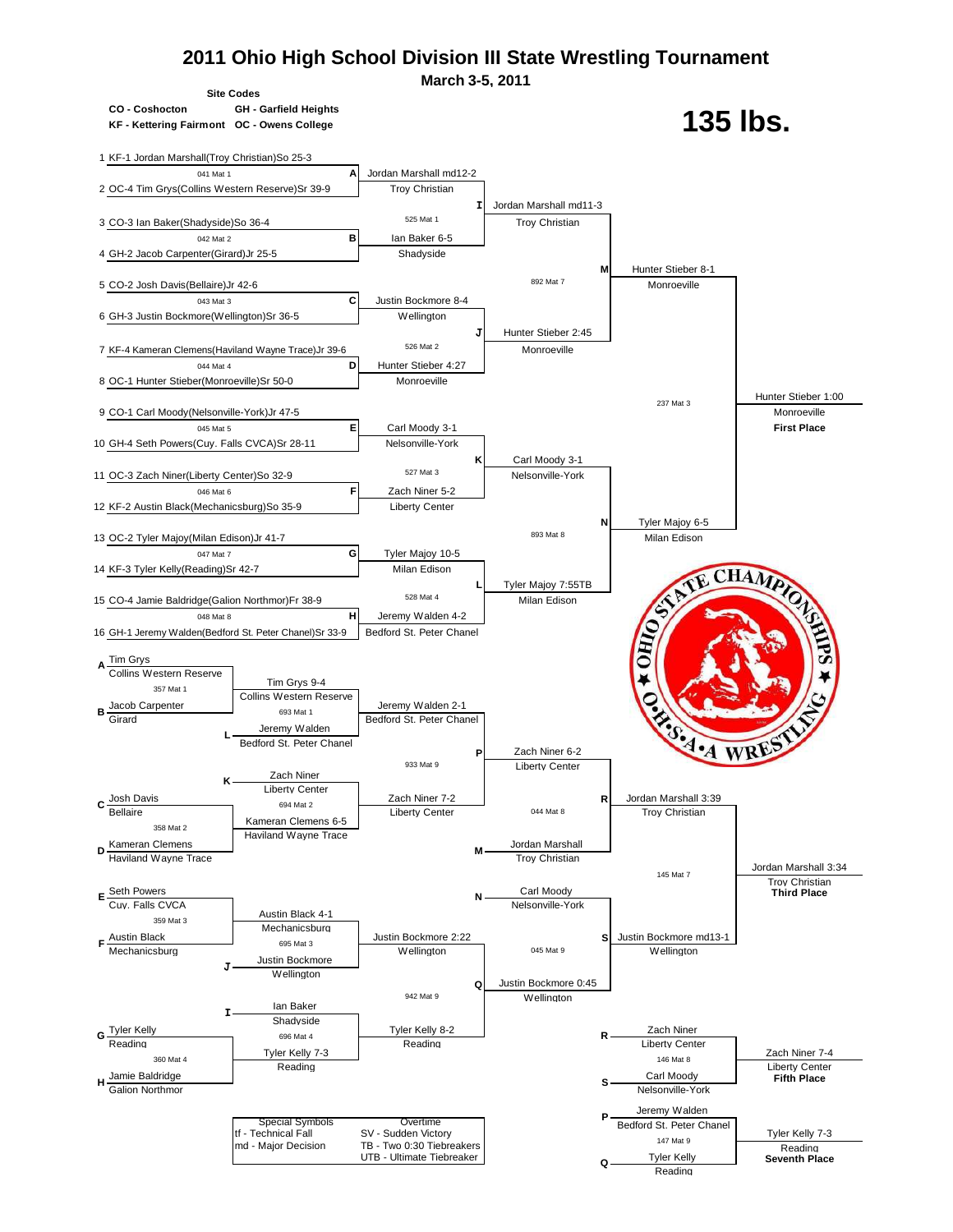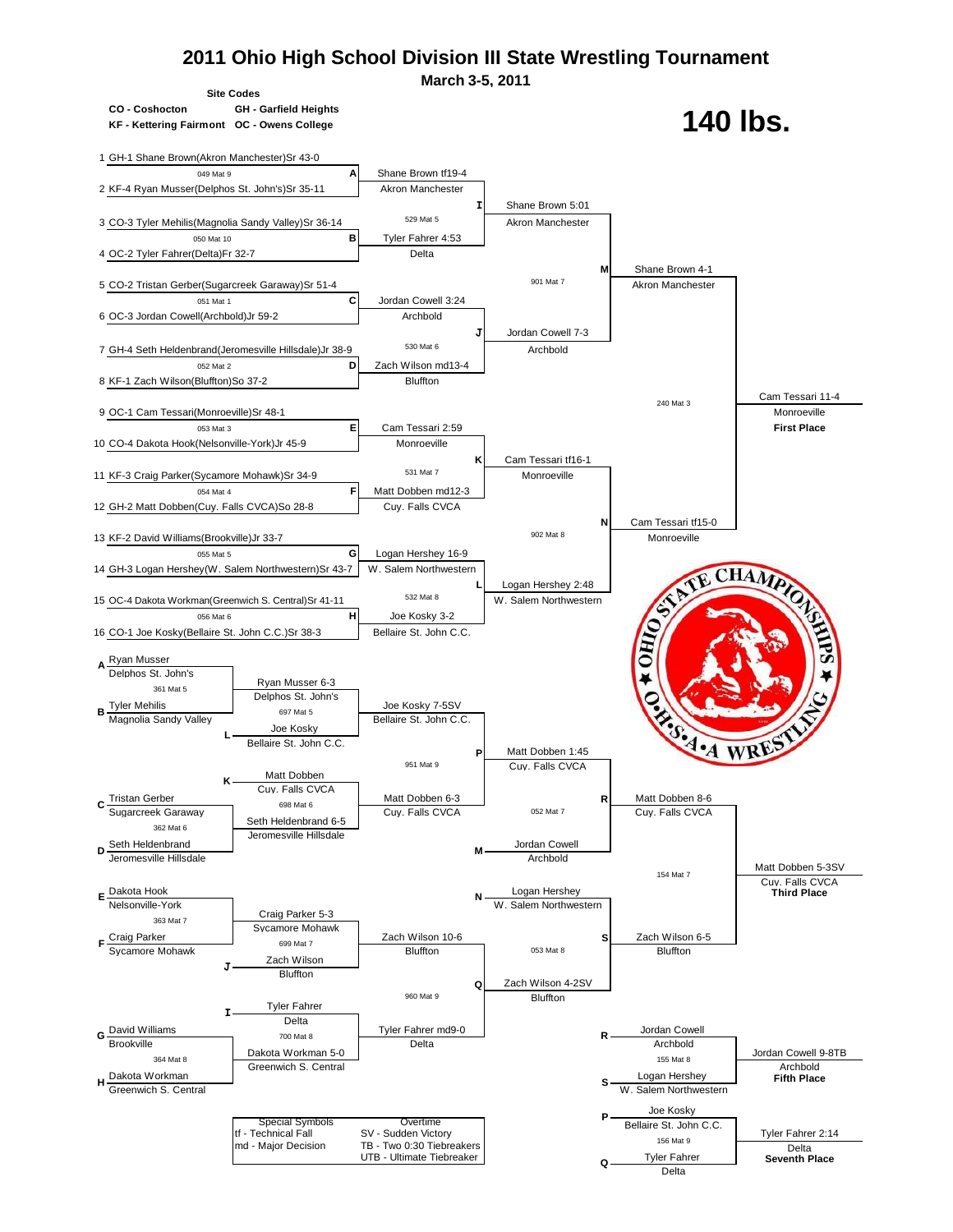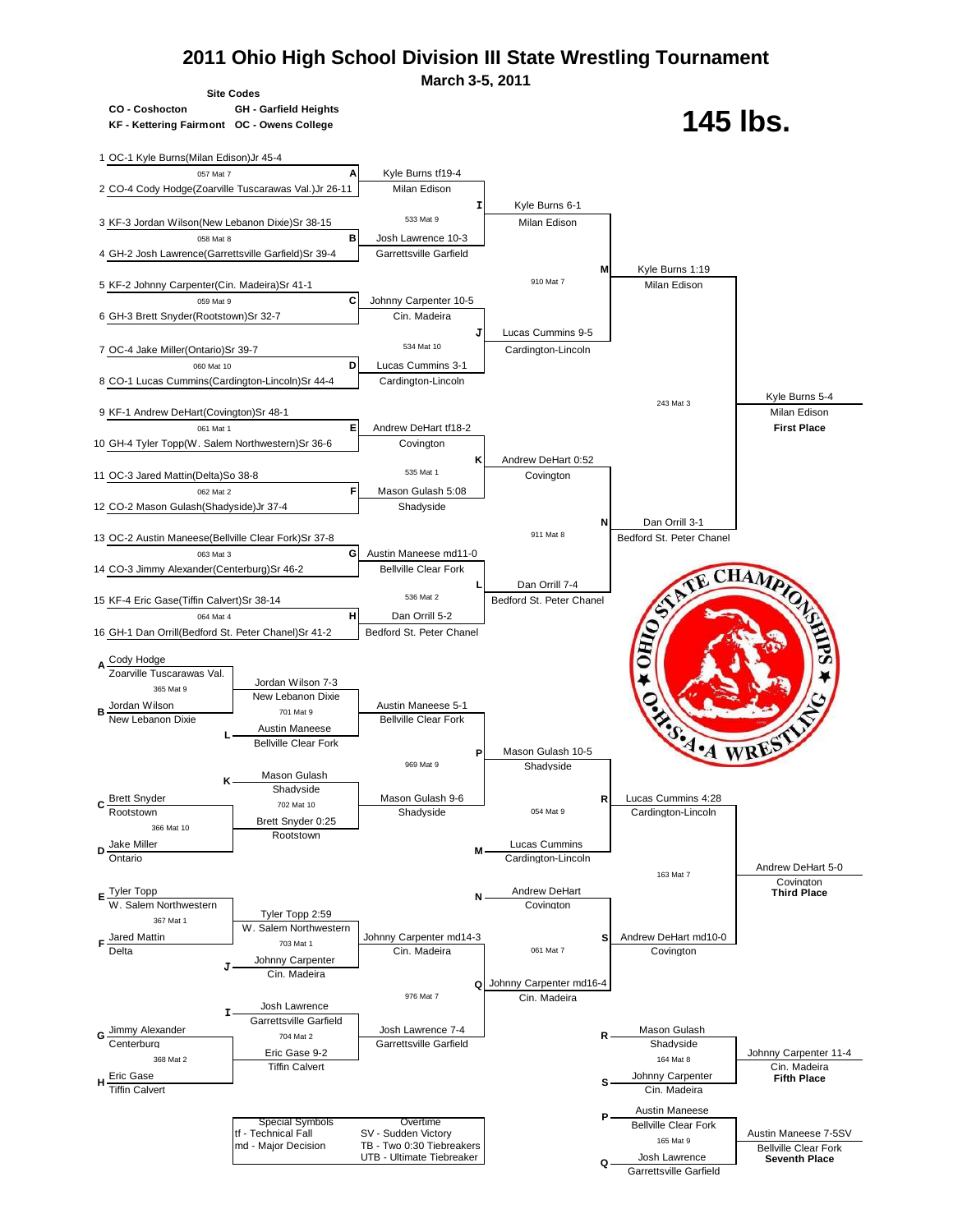**March 3-5, 2011**



**KF - Kettering Fairmont OC - Owens College**



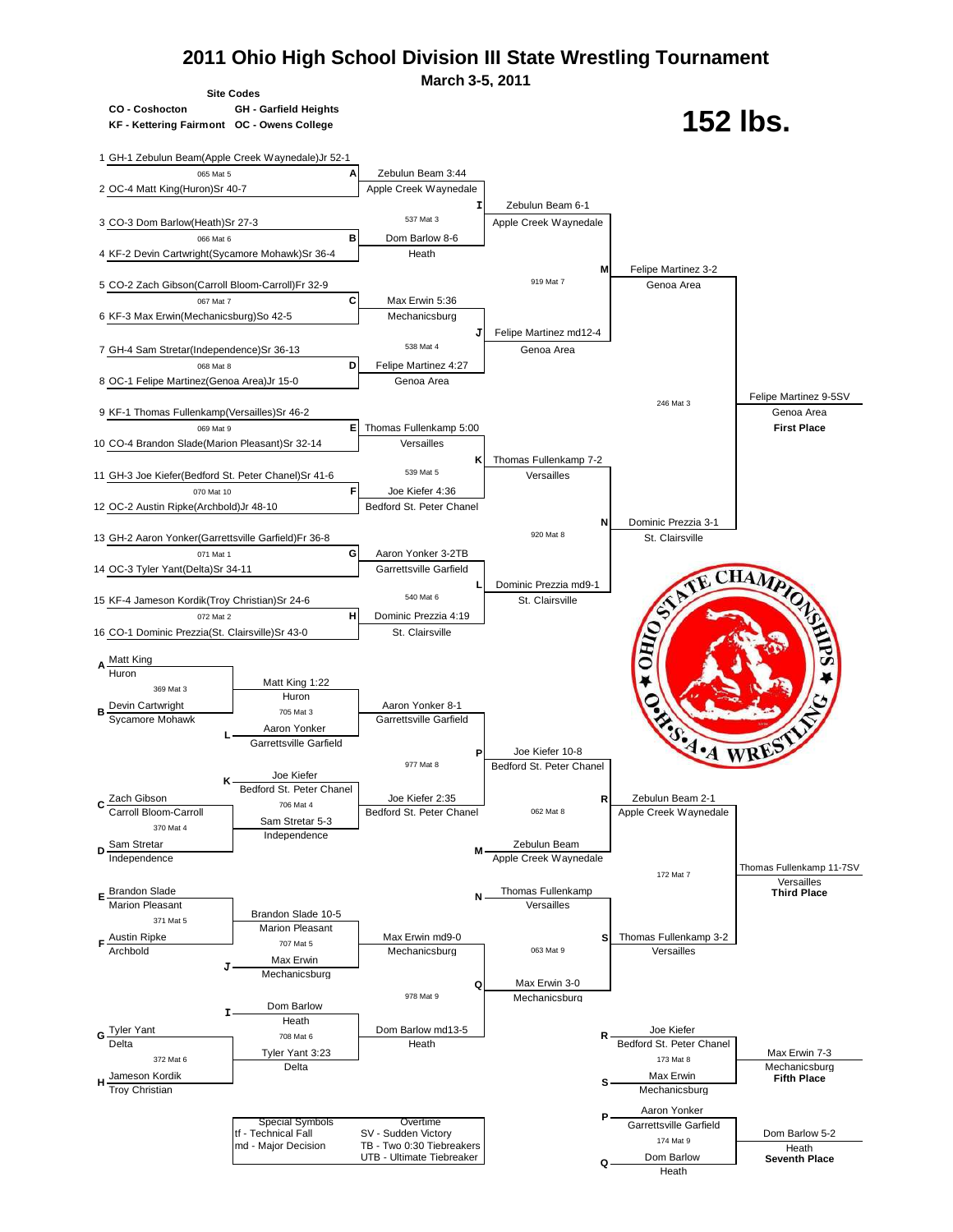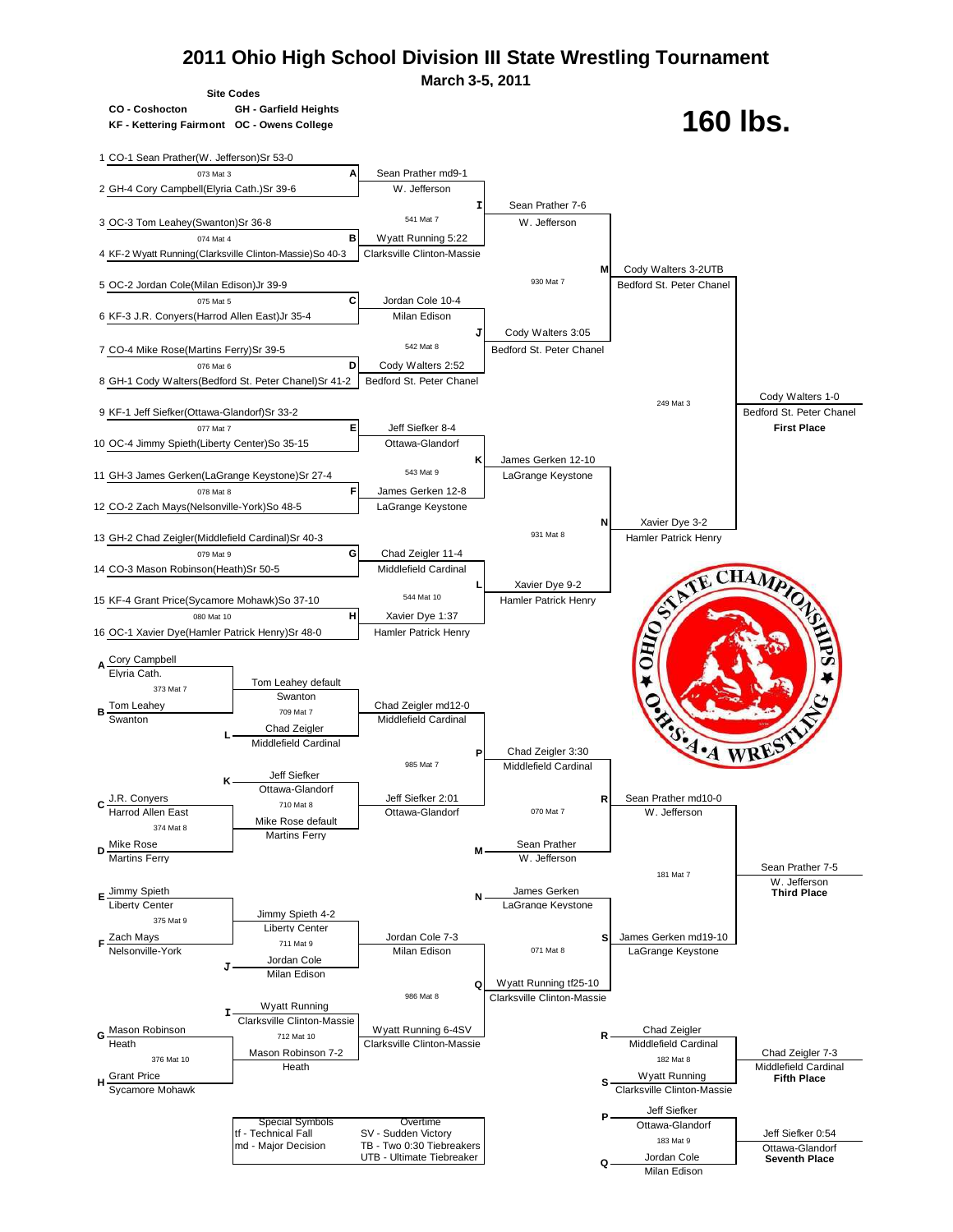

Rootstown Coshocton Communication Control of the Coshocton Coshocton Coshocton Coshocton Coshocton Coshocton Co **H S S S S** 

> Special Symbols Overtime **Department of Convention** Bellville Clear Fork for Technical Fall SV - Sudden Victory tf - Technical Fall SV - Sudden Victory<br>
> md - Major Decision TB - Two 0:30 Tiebreakers and the state of the state of the Brandon O'Neill 6-4<br>
> Bellville Clear Fork TB - Two 0:30 Tiebreakers<br>UTB - Ultimate Tiebreaker Bellville Clear Fork<br>
> Computed the Clear Fork Seventh Place UTB - Ultimate Tiebreaker Garrett Linton **Seventh Place**

Brandon O'Neill

**P**

**Q**

Rootstown

192 Mat 9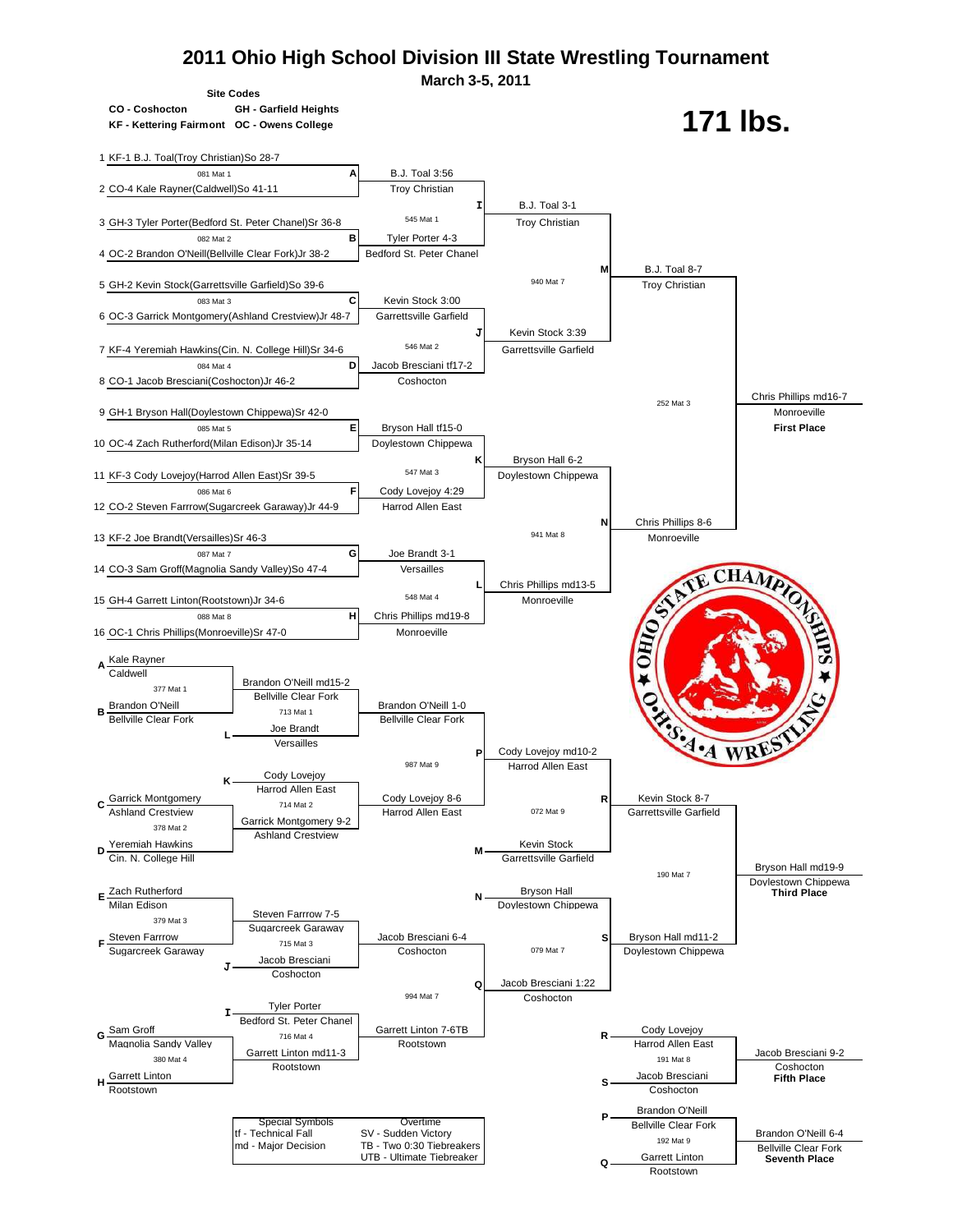

Galion Northmor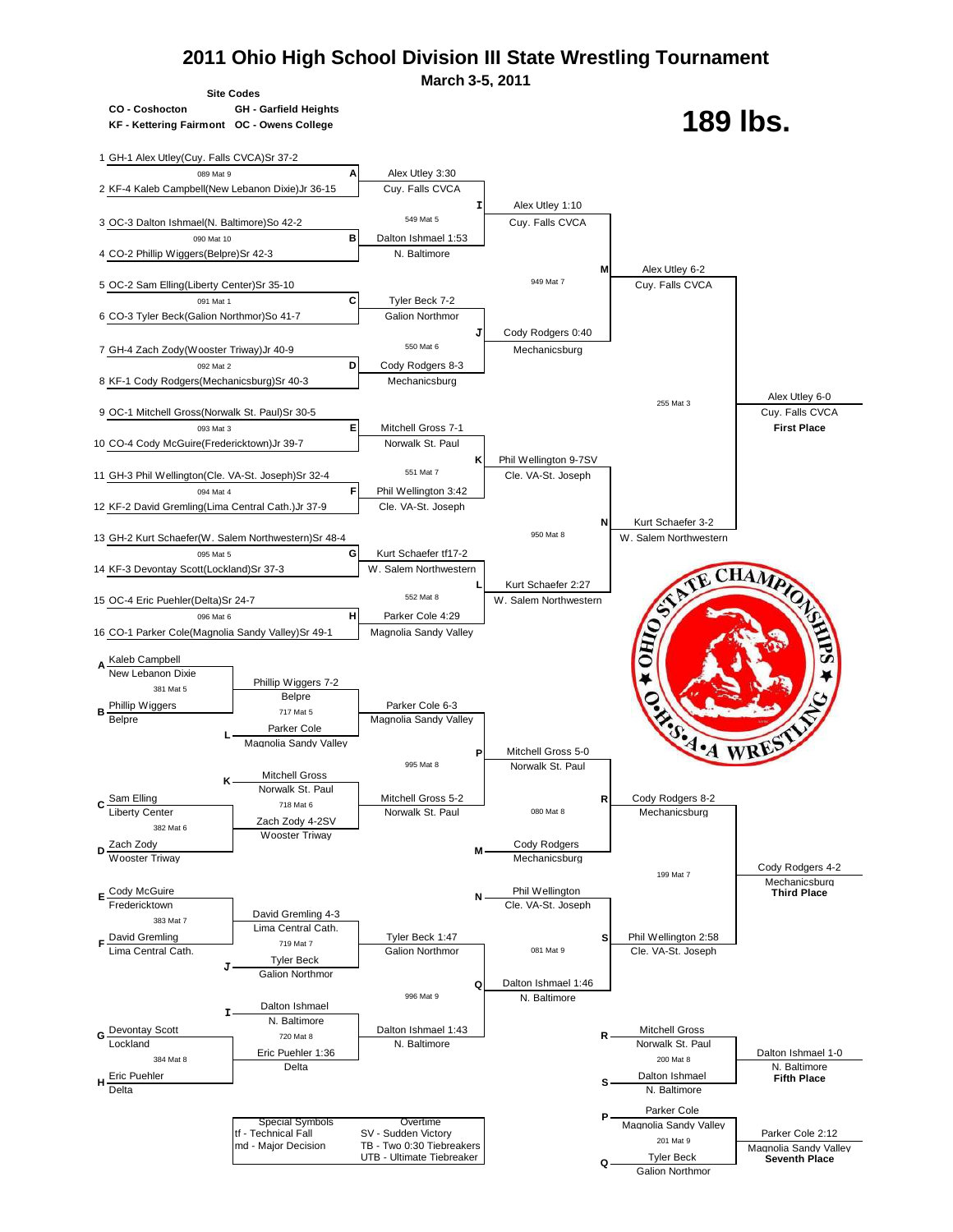